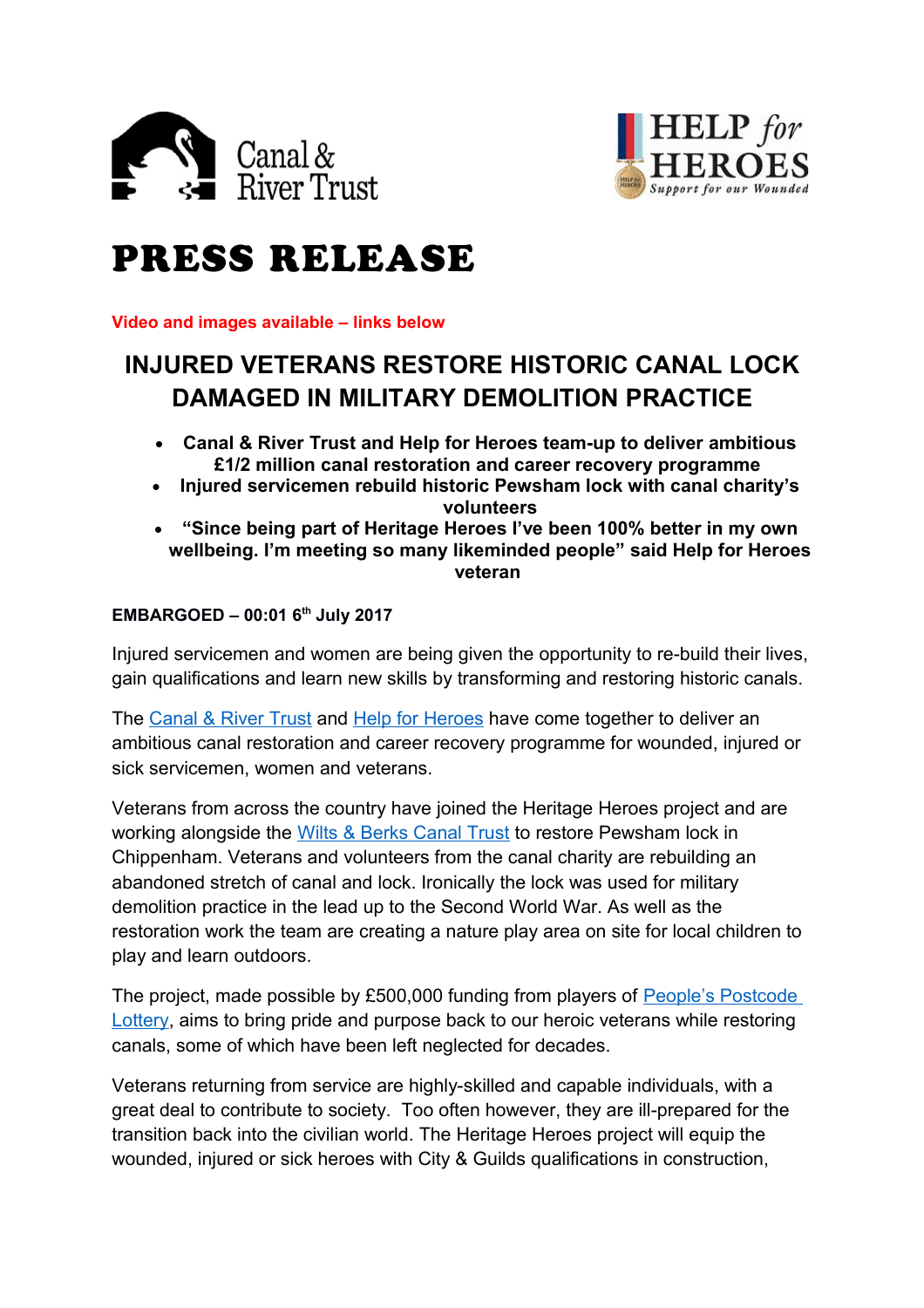health and safety, horticulture and land-based management which can be used to help them identify a new, purposeful career.

Phil Wearing joined the Army in 1993 when he was 23 years old and went into the Green Howards – an infantry regiment. While on a 6 month tour to Northern Ireland he damaged his spine. A year after the injury he was diagnosed with cracked vertebrae. Following rehabilitation, he was medically discharged from the military. Phil said: "I went through a tough time a few years back – I couldn't work because of the pain I was in, which left me with money troubles and I ended up feeling very suicidal. I was put in touch with Help for Heroes – and the first time I spoke to Help for Heroes I saw light at the end of the tunnel. Although I'm still in pain, Help for Heroes have also helped me with pain management, I was so determined to do this course. I've been 100% better in my own wellbeing. I'm meeting so many likeminded people, speaking to similar people is the best therapy I've found."

Jason Leach, Enterprise and Restoration Team Manager for the Canal & River Trust, said: "Heritage Heroes is such an exciting project for us. It gives the Canal & River Trust the opportunity to work with Help for Heroes to transform waterways as well as helping to rebuild our wounded heroes' lives."

Roderick Bluh, Chairman, Wilts & Berks Canal Trust said: "It is a great privilege to welcome the Heritage Heroes to our project. Our Trust team has worked hard over the last year in preparation for this day, and we are delighted to be working with the veterans who have joined us from Help for Heroes. I hope that they will gain the experience and skills that they are seeking from our project, but more than that, I hope that both groups of volunteers will learn from each other and in the process be able to continue the friendships that have been forged during this shared time together."

Mike Lee, Project Manager at Help for Heroes, said: "Leaving the military or realising that your career choice may no longer be possible can be daunting, especially for those who are living with life-changing injuries and illnesses. Working towards a new goal in life through career recovery can be extremely beneficial to an individual's overall wellbeing, often accelerating their personal recovery journey. This project will resonate with many of our military men and women who will already have some of the necessary skills and enjoy working outdoors, as part of a team."

Clara Govier, Head of Charities at People's Postcode Lottery said: "We are delighted that the 'Dream Fund' has enabled this partnership between the Canal & River Trust and Help for Heroes. Heritage Heroes will make such a difference to the lives of our injured servicemen and women and I'm looking forward to seeing the results of their hard work on our historic canals."

More information about the project and how to get involved can be found here: [www.canalrivertrust.org.uk/volunteer/heritage-heroes](http://www.canalrivertrust.org.uk/volunteer/heritage-heroes)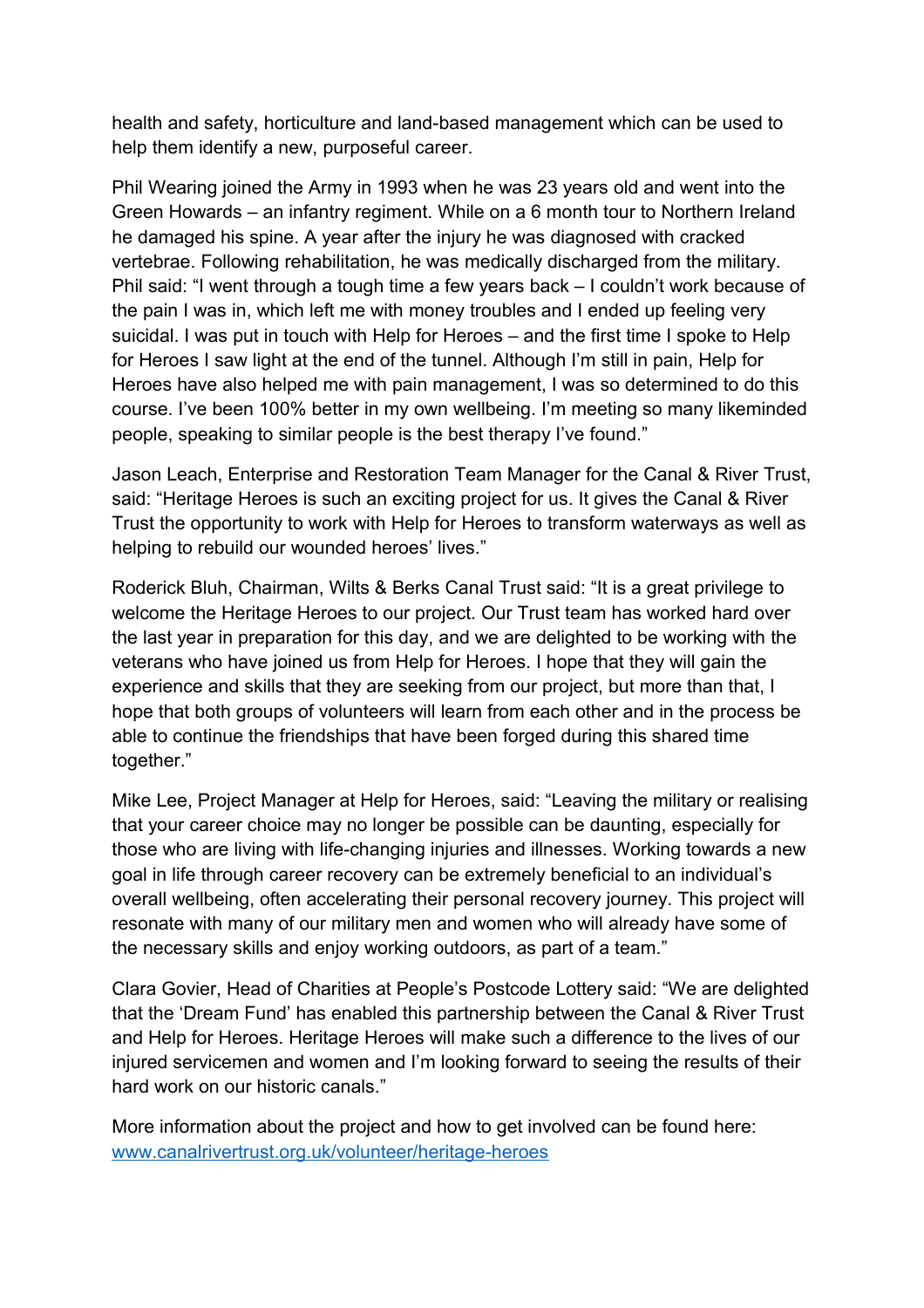#### **-END-**

#### **Notes to Editors:**

For more information, interviews, video footage, or images contact Lucy Scott, Campaigns Manager, on 07789 178506 or [lucy.scott@canalrivertrust.org.uk](mailto:lucy.scott@canalrivertrust.org.uk)

For interviews with Help for Heroes beneficiaries contact Kirsty Williams, on 01980 844389 or [kirsty.williams@helpforheroes.org.uk](mailto:kirsty.williams@helpforheroes.org.uk)

**Images available at:** [https://www.dropbox.com/home/Heritage%20Heroes/Heritage](https://www.dropbox.com/home/Heritage%20Heroes/Heritage%20Heroes%20%20-%20Pewsham) [%20Heroes%20%20-%20Pewsham](https://www.dropbox.com/home/Heritage%20Heroes/Heritage%20Heroes%20%20-%20Pewsham)

#### **Video content of Help for Heroes veterans available at:**

<https://www.dropbox.com/home/Heritage%20Heroes/Heritage%20Heroes%20video>

#### **Heritage Heroes restoration locations:**

Stroud (Cotswold Canals) Pocklington (Melborne, Yorkshire, YO42 4RX) Pewsham Nr Chippenham (Wilts & Berks) Kennet & Avon Canal (Bridge 99 near Crofton, Wiltshire and Devizes Jubilee Woodland)

**Further information about the project's 'Dream Fund' award win available at:**  [https://canalrivertrust.org.uk/news-and-views/news/canals-and-veterans-come](https://canalrivertrust.org.uk/news-and-views/news/canals-and-veterans-come-together)[together](https://canalrivertrust.org.uk/news-and-views/news/canals-and-veterans-come-together)

https://youtu.be/\_oo-xf7zfbw

## **About Help for Heroes**

Help for Heroes offers comprehensive support to those who have suffered lifechanging injuries and illnesses while serving our country. This support is provided through grants direct to our Heroes and their families, grants to other charities and through four Help for Heroes Recovery Centres across the UK. A recent study launched in January 2016 by Help for Heroes and King's College London found of the 750,000 men and women who served as Regulars between 1991 and 2014, at least 66,000 need long term support.

[www.helpforheroes.org.uk](http://www.helpforheroes.org.uk/) and a control and a control and a control and a control and a control and a control and a control and a control and a control and a control and a control and a control and a control and a control a

# **About Canal & River Trust**

The Canal & River Trust is the guardian of 2,000 miles of historic waterways across England and Wales, caring for the nation's third largest collection of listed structures, as well as museums, archives, and hundreds of important wildlife sites.